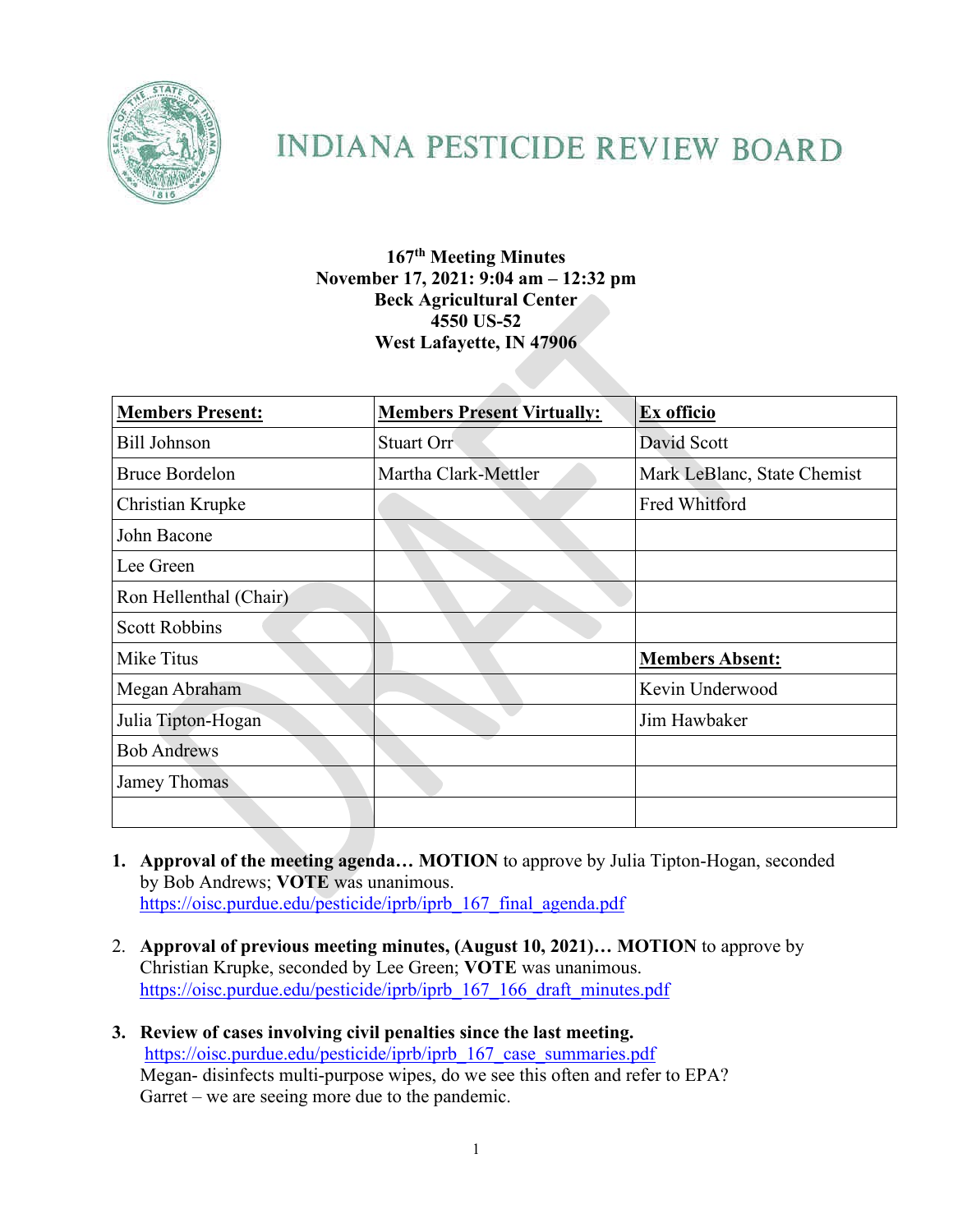Dave – we did see an increase in products (being registered or attempting to register). EPA did ask OISC to focus on disinfectant/COVID products.

Garret – differences between surface wipe vs hand wipes; we're seeing an increase here where people are crossing over from person use (FDA) to surface use (EPA) label claims.

#### **4. Update on mosquito control drift mitigation efforts.**

Dave Scott- OISC has raised the issue with EPA, concerns about the lack of label use instructions for residential use. As a result, an industry and application practice has emerged where it is causing material to move off-target. OISC does not believe that EPA has adequately reviewed the risk of this mist blower application technology. OISC, with other SLA counterparts, has raised the issue with EPA. Appears to be an issue with all states, not just Indiana.

Bob Andrews- We formed a study committee met on Sept 28.

https://oisc.purdue.edu/pesticide/iprb/iprb 167 092821 mosquito control meeting notes.pd [f](https://oisc.purdue.edu/pesticide/iprb/iprb_167_092821_mosquito_control_meeting_notes.pdf) . As we examine the increased complaints, many focus on the application of the product,

the way it is applied, and the odor of the product. Agreed that training needed to include Some type of biology,

Looking into product availability

Timing of the applications

Looking into the application equipment

Site evaluation/awareness

Application techniques

Confirmation of the required PPE

Creating videos, Lee is reviewing for examples of what not to do. Looking into communication needs. Also looked into licensing requirements (7A or Cat 8). All involved believe that this should be considered a Cat 8.Committee members provided "dos and don'ts".Target dates to provide final product, Step 1 of training – February 2022.

Lee Green-concerns about 7A – they need to know more about the biology of the mosquito. Looking to provide best practice management to reduce risk of drift. Christian Krupke – is there a clear "do/don't"?

Bob – a lot of products have an odor; how does that affect all involved? And there is a mist. Concerns with mitigating the use of a mister (what needs to change to avoid drift) Christian Krupke – odor of a product is important because it identifies that there is something there. Can there be education around this?

Mike Titus – agrees with the importance of education.

Fred – Is smell important? The flip side now is that the odor is bad. Concern about education vs what the perceived issue of smell is.

Julia-OISC says the label is the law. If you look at the mister blower application is not on the label doesn't it make that use illegal?

Dave: FIFRA Section 2ee, allows users to use other application equipment unless the label specifically says you cannot. What is not acceptable through 2ee, is that EPA approves the sites. If it ends up on a site that is not on the label, that is illegal. OISC appreciates the work group efforts to date. Question historically has been more focused on the companies/franchises that are not certified and licensed.

Ron- George, is OISC is looking into this? Those who are not licensed?

Julia – is the compliance team going out to find them?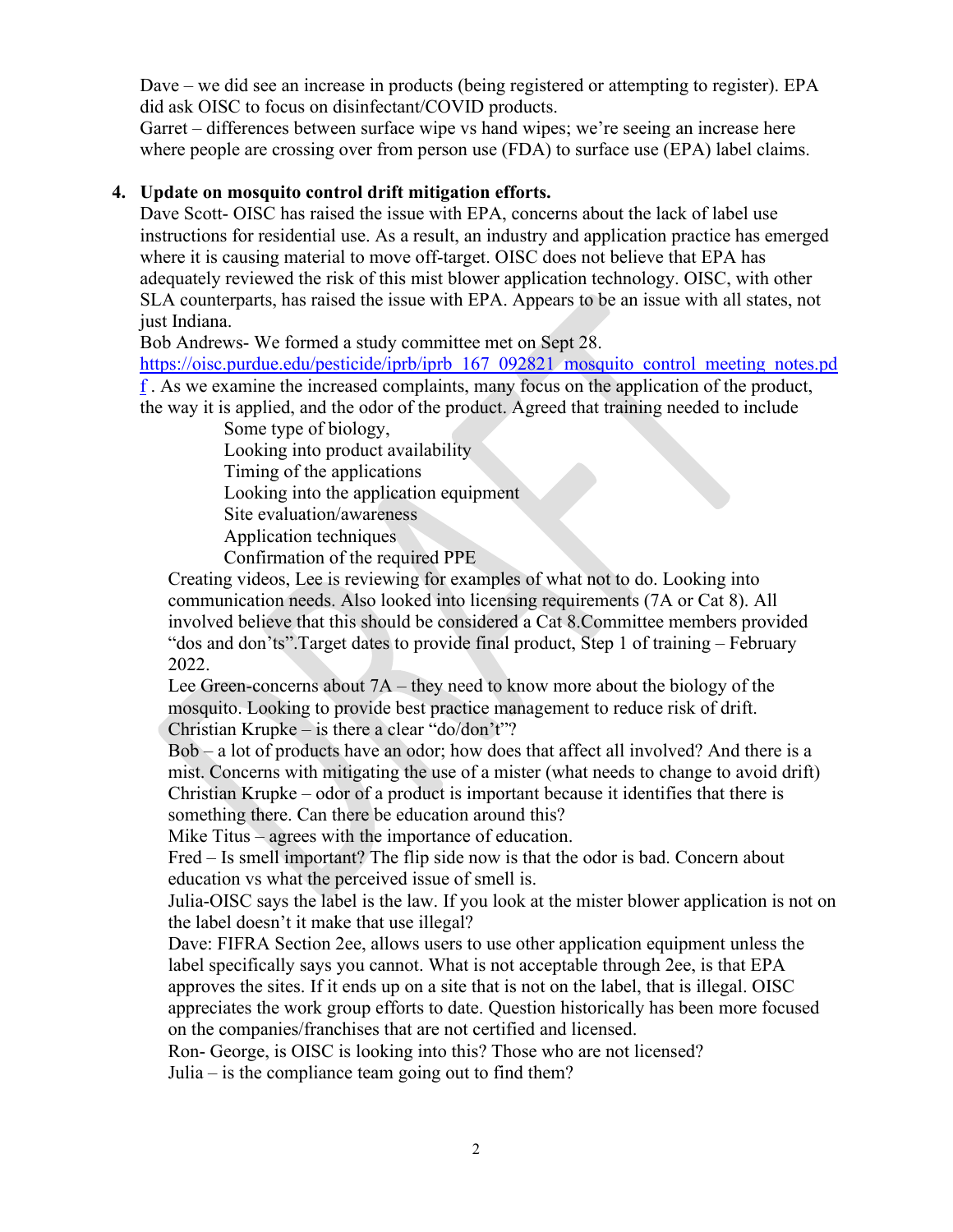Dave- current practice, when we find someone who is not licensed, we do issue Action Orders to cease practice immediately before considering enforcement response.

Bob-bringing all applicators into Cat 8 is going to help.

Julia- how do we address those that are doing it illegally?

Leo- the majority are licensed. When we get a referral of an unlicensed, we send an investigator to follow-up.

Julia-public concerns 1) what is/are the products being used 2) the neighbor and what type of notice they deserve.

John Bacone- many have seen applicators spray surfaces (high touch), wearing no PPE during application, no concern of pollinators, etc. Education on this is major!

Lee Green- we are working to get back to the basics for those that are doing residential. This education is our attempt to connect with this growing group. Site assessment is critical, prior to application of a product.

Julia- also concerns about consumer protection, is this practice really doing what the industry is claiming with respect to efficacy?

Scott Robbins-there is a difference between larviciding, adulticiding, vector control and reduction of nuisance biters. There is a gap in the objectives. This application, is effective in reducing nuisance biters but is not an areawide vector control program. Total efficacy is dependent on the product.

Fred- where we went wrong, was allowing people in 7A to do this. The movement of including this in Cat 8 is increasingly important for a public health reason. High touch areas just should not be sprayed. Importance of emphasizing the correct sites and non-approved sites in training/education.

Dave- If EPA identifies that this application technology and method is acceptable, it can be a use site. Until then, residues applied/drifted to non-approved sites will be viewed as illegal.

Mark LeBlanc-BMPs should include site assessment process, site inspection & talking to homeowners about breeding locations. OISC is concerned about spray particle sizes, off-target movement, that EPA has not confirmed/tested this application method.

Megan- area-wide Health Dept applications do not require pre-notification of the entire neighborhood.

Dave- the one posting requirement that we have in the state is for lawn care. We have not had this discussion with other user groups. Is it being recommended that we have a posting requirement for mosquito control?

Christian Krupke – charge today is how to tighten up application technology and get applicators on the same page, not labeling and risk assessment.

Bob- we are trying to answer the questions on what is needed in training to identify the gaps, moving all mosquito control applicators into Cat 8, as in the proposed rule revisions, would do this. Customer communication will be part of the training.

Fred-what we develop here will be included in the Cat 8 training. Many simple best practices will be included.

Virtual Comment From Mary Ellen Gadski- Thank you for the time you have devoted to discussing mosquito fogging. I see many ways that moving this industry to Category 8 will help with the most egregious practices caused by lack of training. However, I didn't hear anyone speaking up for Nature. You need to be aware that the synthetic pyrethroids used in the applications kill ALL insects, not just mosquitoes. Beneficial insects may be susceptible at a lower dose than the pest, disrupting the predatory/prey relationship. I applaud your pollinator plan, but you must consider the multitudes of bees being killed by mosquito fogging! And you must also be aware of the harmful effects on human health, particularly the potential neurological damage to young children. The abundant scientific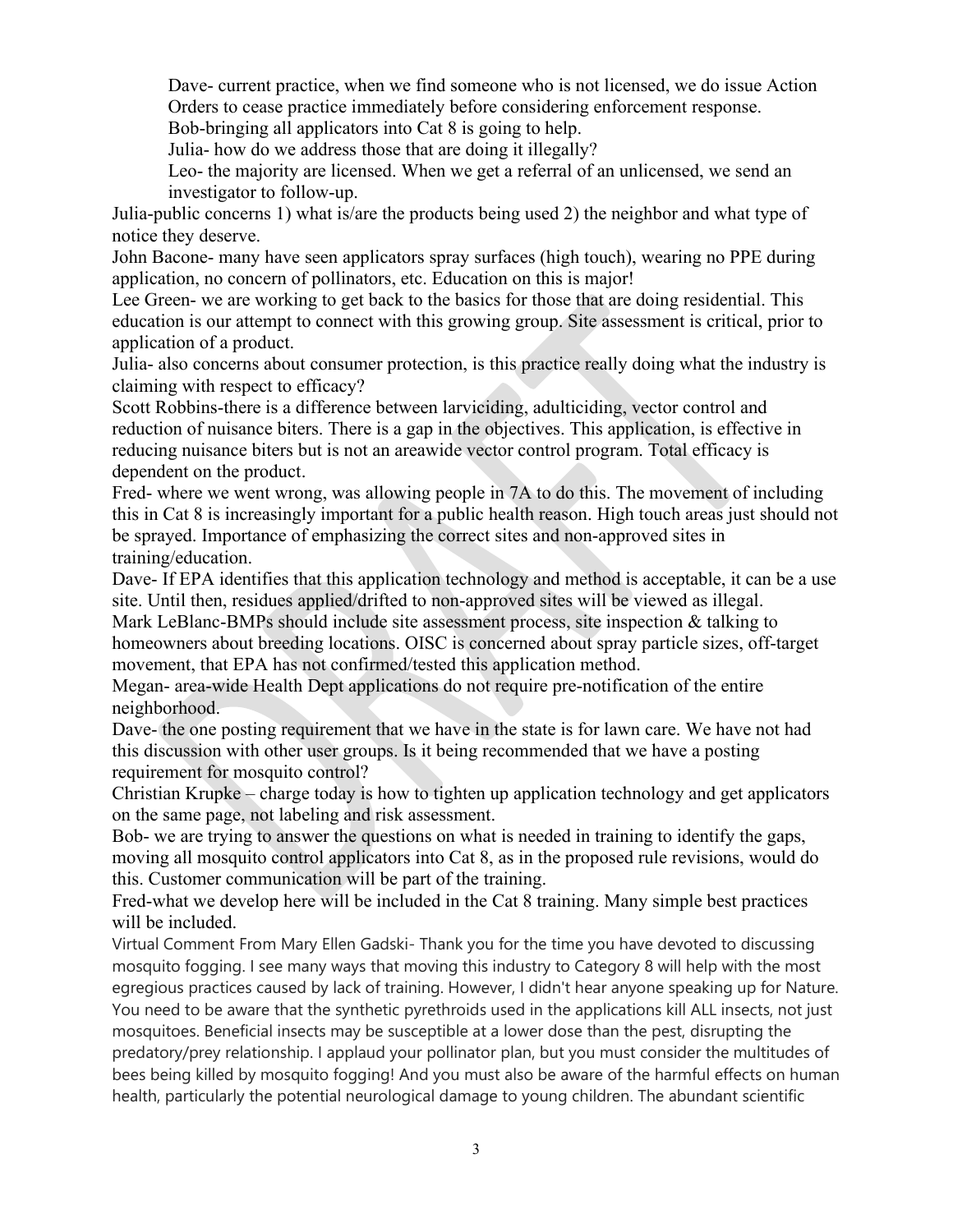literature on this topic is clear that pyrethroids adversely affect the central nervous system. I look forward to hearing your progress on this issue.

## **5. Initiating the rulemaking process for draft revisions to pesticide rules.**

- **a. Applicator certification requirements**
- **b. Noncertified applicator supervision requirements**
- **c. Application record keeping requirements**
- **d. Minibulk storage requirements**
- **e. Small package storage requirements for regulated persons**

Dave-See draft rule documents posted to OISC website

[https://oisc.purdue.edu/pesticide/iprb/iprb\\_167\\_draft\\_revisions\\_355IAC4.pdf](https://oisc.purdue.edu/pesticide/iprb/iprb_167_draft_revisions_355IAC4.pdf) [https://oisc.purdue.edu/pesticide/iprb/iprb\\_167\\_draft\\_revisions\\_355IAC5.pdf](https://oisc.purdue.edu/pesticide/iprb/iprb_167_draft_revisions_355IAC5.pdf) [https://oisc.purdue.edu/pesticide/iprb/iprb\\_167\\_draft\\_revisions\\_357IAC1.pdf](https://oisc.purdue.edu/pesticide/iprb/iprb_167_draft_revisions_357IAC1.pdf).

A discussion of proposed revisions to 355 IAC 4 ensued.

Fred-anyone who purchases or uses an RUP will be required to be certified. Noncertified registered technicians (RTs) can qualify by core exam or by PPP training from All credentialed applicators (private and commercial) will be required to keep application records. Private applicators will keep RUP records. Commercial applicators will keep RUP and GUP application records.

Bob-our industry supports RT by training option.

Christian-some concern about absence of any assessment toll at all for trainees.

Fred-PPP can incorporate survey tools within the training for RTs.

A discussion of record keeping ensued.

Bob-industry has concerns about need to keep records for wind speed/direction/air temperature. Small applications (lawn care) could take only 8 minutes for small properties. Would prefer that the record is only kept for the start time.

Bruce- could a solution be to identify if the application takes over an hour, you must keep both start and stop times?

Dave-start & stop times, wind speeds, & temperatures all taken directly from current dicamba labels.

Ron-will smaller applications be exempted from the requirements?

Dave- an hour sounds like an appropriate cut off time, will revise to include this concept Fred- 4-4-1-b lists all the licensed groups, not just ag.

Virtually Comment From Martha Mettler IDEM- the record keeping requirements support Indiana's approach to the general NPDES pesticide permit issued by IDEM. Therefore recordkeeping for all who may be impacted by NPDES pesticide general permit is important. Dave-agreed.

A discussion of certification for all RUP users ensued.

Ron – concern was previously brought up about migrant workers. Some are not able to become certified by exam due to language barriers.

Fred-the proposed rule now requires all applicators to be licensed.

Dave- EPA labels are written in English. We are already on thin ice thinking that someone who cannot read the label, can be properly supervised.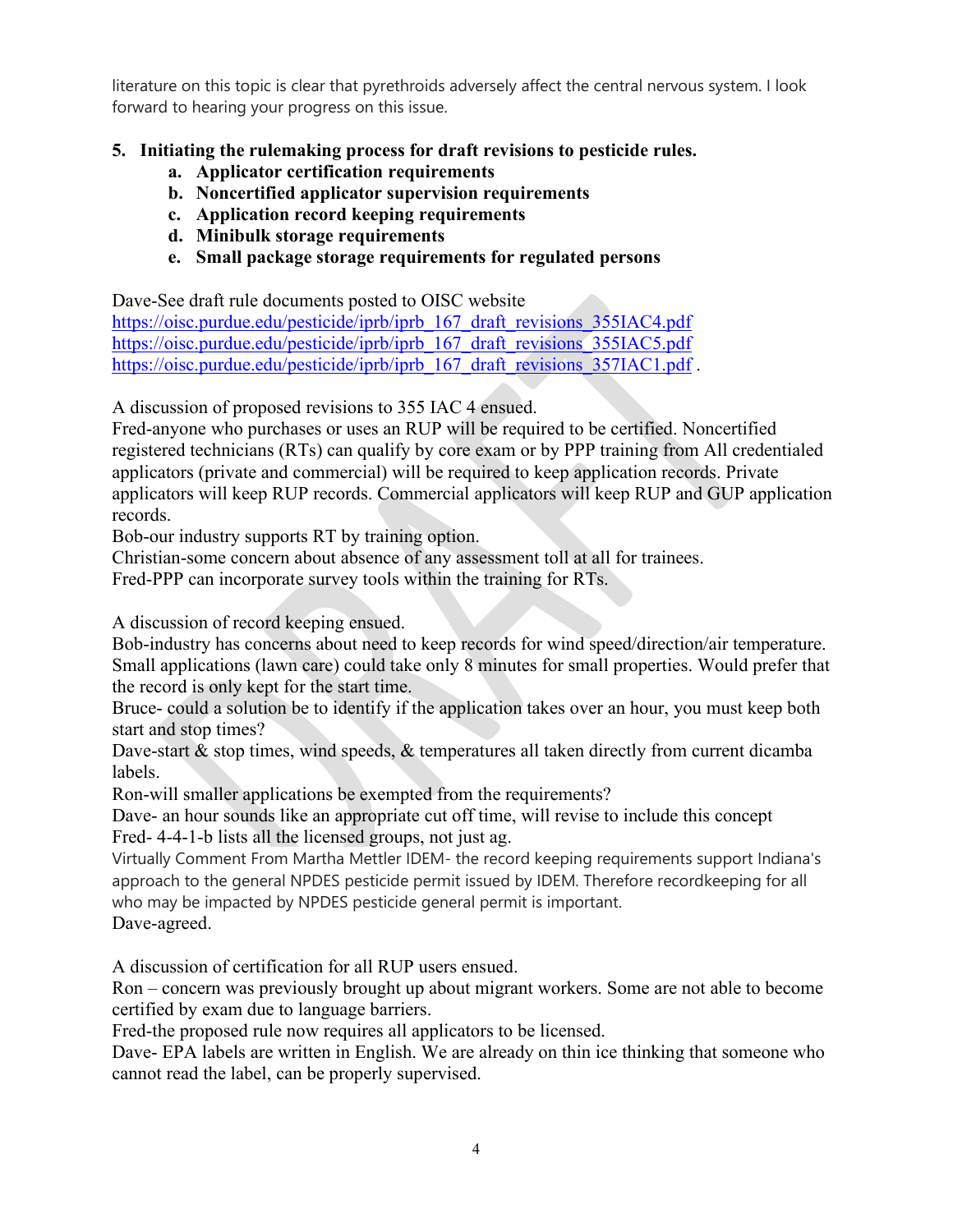Leo- over the past two years we have had an increase in people becoming certified. Not sure if there are that many farms out there without a certified applicator. We are also going to see more RUPs in the future that will not allow supervision of noncertified applicators.

Jeff Cummins, Indiana Farm Bureau- IFB position is that to keep the RUP products on the market, to keep RUP chemistries available, it will require the training and certification of all users. We don't want the burdens of the additional record keeping and supervision as would be required by EPA rules. We have shared the options with our members so that they see could see the full picture.

Virtual Comment From Martha Mettler IDEM-I support OISC moving forward in this direction. It is a reasonable balance.

Fred walked through a presentation on how proposed revisions to 355 IAC 4 to comply with the requirements in EPA's C&T regulation would impact PPP's training efforts.

https://www.oisc.purdue.edu/pesticide/iprb/iprb\_167 cert\_and\_training\_rule\_revision.pdf Lee Green- per this proposal, is there still CORE training?

Sherry Jansen, PPP- Yes, there is still Core training. PPP will identify in the training what is and isn't covered in the training that someone should focus on studying.

Bob-we hope this will allow for off campus training events.

Leo-every blueprint we develop, there are several non-testable items. Through this training we can address those non-testable items.

Mike Titus- does commercial use still allow for supervision of noncertified applicators? Dave-there is still supervision for commercial use of general use pesticides.

**MOTION** to preliminarily adopt draft revisions to 355 IAC 4 with recommended revisions by Bruce Bordelon, seconded by Christian Krupke; **VOTE** was unanimous.

Dave-referred to proposed revisions to 355 IAC 5, all storage and containment requirements moved to this rule, added small package storage requirements, school rule storage incorporated; storage near well heads, all storage and containment should now be within this one rule, bulk and mini-bulk clarifications.

Dave-small package is for all pesticides, requirements apply only to the people we regulate and license, i.e. PAs, CAs, and RUP dealers.

Virtual Comment From Seth Dibblee, EPA R5-besides consolidation of rules, what is driving the distinctions between regulation of bulk and minibulk?

Dave-EPA now has many requirements for the construction, handling, and cleaning of mini-bulk containers that did not exist in 1988 when IN rules were promulgated ; there is less need for secondary containers; some additional experience as well.

**MOTION** to preliminary adopt revisions to 355 IAC 5 by Bob Andrews, seconded by Christian Krupke; **VOTE** was unanimous.

Dave-most proposed revisions to 357 IAC 1 reflect movement of related rule requirements into appropriate sections of 355 IAC 4 and 355 IAC 5. This rule is now focused primarily on application rules or use restrictions, not licensing, records, or storage. Also, all civil penalty rule details were moved into statute, effective July 2021.

Fred-can you provide additional explanation for "adverse effect" that replaced "harm" in the drift rule?

Dave- the term "adverse effect" is now in law (2021) and has meaning when assessing civil penalties. To avoid confusion from the use of conflicting terms, harm was replaced with adverse effect, allow the definitions remain largely unchanged.